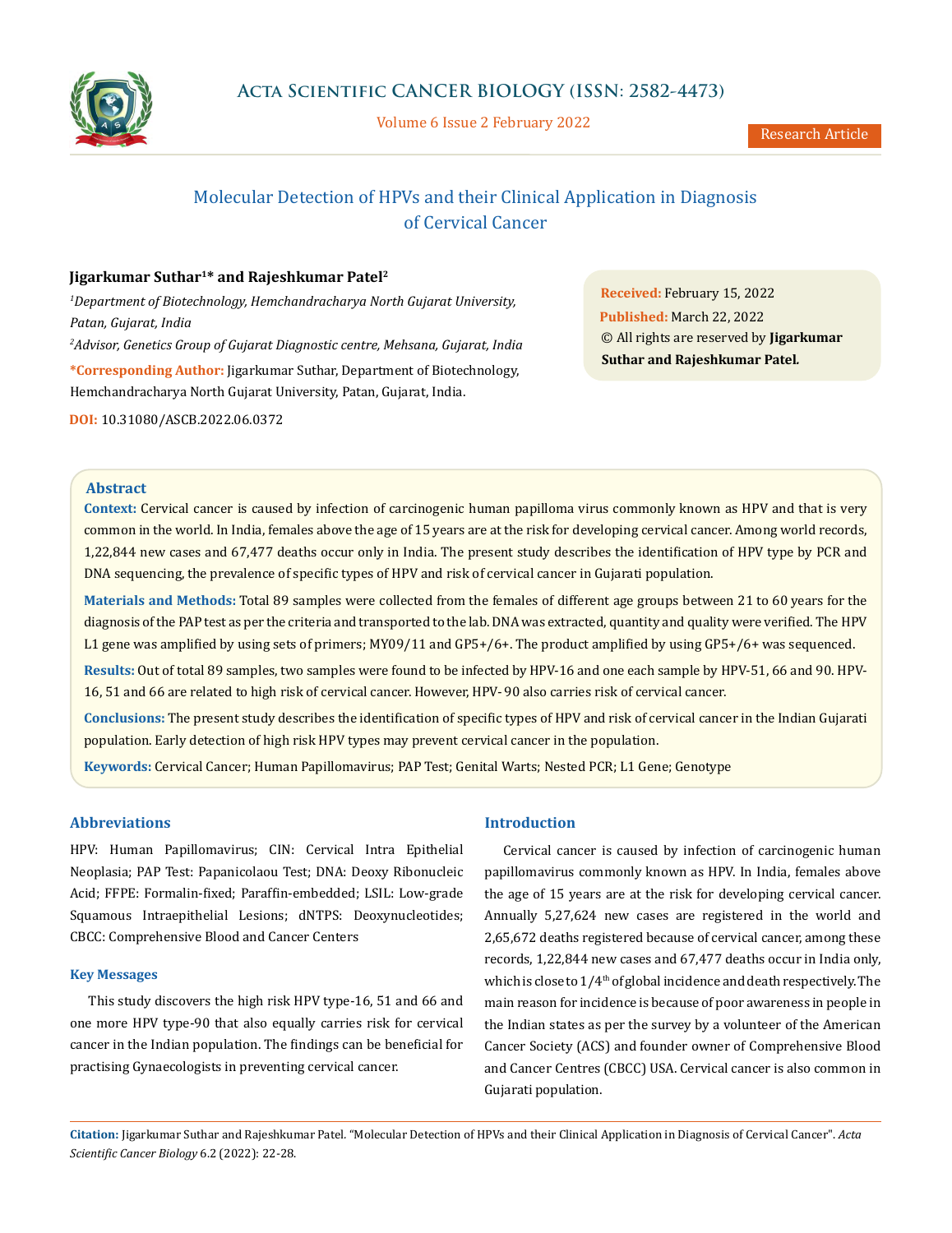Cervical Cancer is the outcome of persistent infection with carcinogenic HPV strain. If HPV infection persists, it takes 5 to 20 years for progression of cervical cancer. Therefore, patients get a huge time to diagnose to avoid the progression to invasive cancer. Cervical intra epithelial neoplasia (CIN) is symptomless in the majority of women, therefore; regular screening is the only option to avoid cervical cancer. There are so many risk factors for HPV infection as well as the treatments. If cervical cancer is diagnosed with a pre-invasive state then it can be 100 percent curable**.**

The highly specific and sensitive diagnosis has the crucial role to prevent and cure cervical cancer. Information given on the Med-India reveals that the HPV DNA test is more accurate compared to the PAP test for cervical cancer detection. Eduardo Franco mentioned the accuracy of HPV DNA test is 94.6 and 55.4 for the PAP test for detecting the precancerous lesions, in the first round of Canadian cervical cancer screening program as per this Med-India published article (DNA Test More Accurate in Detecting Cervical Cancer Than Pap 2018). Molecular biology techniques are the most commonly used for HPV testing. There are various biomarkers which can be used for HR-HPV progression risk investigation. If conventional screening tests are found to be positive, HPV diagnosis based on molecular techniques is more accurate and reliable for detection and typing.

The present study describes the identification of HPV type by DNA sequencing, the prevalence of specific types of HPV and risk of cervical cancer in Gujarati population.

#### **Materials and Methods**

Total 89 brush samples were collected from the females of different age groups between 21 to 60 years for the diagnosis of the PAP test by the Gynaecologist. Sample collection criteria were irregular bleeding, pain after or during intercourse, bleeding after menopause, pelvic pain and abnormal vaginal discharge. Samples were transported in a container to the laboratory at room temperature and transferred at -20<sup>0</sup> C for further processing. Sample brush was mixed in normal saline by vortexing at high speed for 30 Sec. Brush was discarded and liquid portion was collected in 15ml centrifuge tubes. Supernatant was discarded and palette was washed twice with sterile phosphate buffer for the DNA extraction using DNA extraction kit (QiAmp DNA Blood mini kit). DNA Quantity and quality were verified by the Nanodrop-Lite and electrophoresis methods. PCR was performed by using the following sets of primers and Mastermix (includes dNTPS, Taq DNA pol., PCR buffer, MgCl $_2$  and loading dye) with a final volume of 25  $\mu$ l (Takara Bio Inc.) as mentioned below in table 1.

| <b>Primer Name</b> | <b>Targeted Gene</b> | <b>Primer Sequence</b>          | <b>Roll of Primer Set</b>      |
|--------------------|----------------------|---------------------------------|--------------------------------|
| Beta-globin F      | Beta-globin gene of  | 5'-GAAGAGCCAAGGACAGGTAC-3'      | DNA check for                  |
| Beta-globin R      | Human                | 5'-CAACTTCATCCACGTTACACC-3'     | amplification                  |
| MY09 - F           |                      | 5'-CGTCCMARRGGAWACTGATC-3'      | Outer primes of Nested         |
| $MY11 - R$         | L1 gene of HPV       | 5'-GCMCAGGGWCATAAYAATGG-3'      | <b>PCR</b>                     |
| $GP5+ - F$         |                      | 5'-TTTGTTACTGTGGTAGATACTAC-3'   | <b>Inner Primers of Nested</b> |
| $GP6 + - R$        | L1 gene of HPV       | 5'-GAAAAATAAACTGTAAATCATATTC-3' | <b>PCR</b>                     |

**Table 1:** Forward and reverse primer sets of Beta-globin and L1 gene of HPV.

The study first used beta-globin gene primers to check the quality of DNA by amplifying. Positive samples for beta-globin gene amplification were then checked for detection of HPV infection by MY09/11 and GP5+/6+ primer sets separately. Once HPV (MY09/11 and GP5+/6+ amplification had been completed, all the samples were checked with these two primer sets (MY09/11 and GP5+/6+) by using the Nested PCR method. Reactions for all the primer sets were prepared as shown in table 2.

| Reagent           | <b>Stock concentration</b> | <b>Volume required for</b><br>reaction preparation |
|-------------------|----------------------------|----------------------------------------------------|
| Template DNA      | 30 to 50 ng/ $\mu$ l       | $3 \mu$                                            |
| Mastermix         | 2X concentrated            | 12 µl                                              |
| Forward<br>Primer | 20 <sub>pM</sub>           | 1 µl                                               |
| Reverse Primer    | 20 <sub>pM</sub>           | 1 µl                                               |
| Water             |                            | $8 \mu$                                            |
| Total volume      |                            | 25 µl                                              |

**Table 2:** Reaction ingredients and concentration for PCR.

**Citation:** Jigarkumar Suthar and Rajeshkumar Patel*.* "Molecular Detection of HPVs and their Clinical Application in Diagnosis of Cervical Cancer". *Acta Scientific Cancer Biology* 6.2 (2022): 22-28.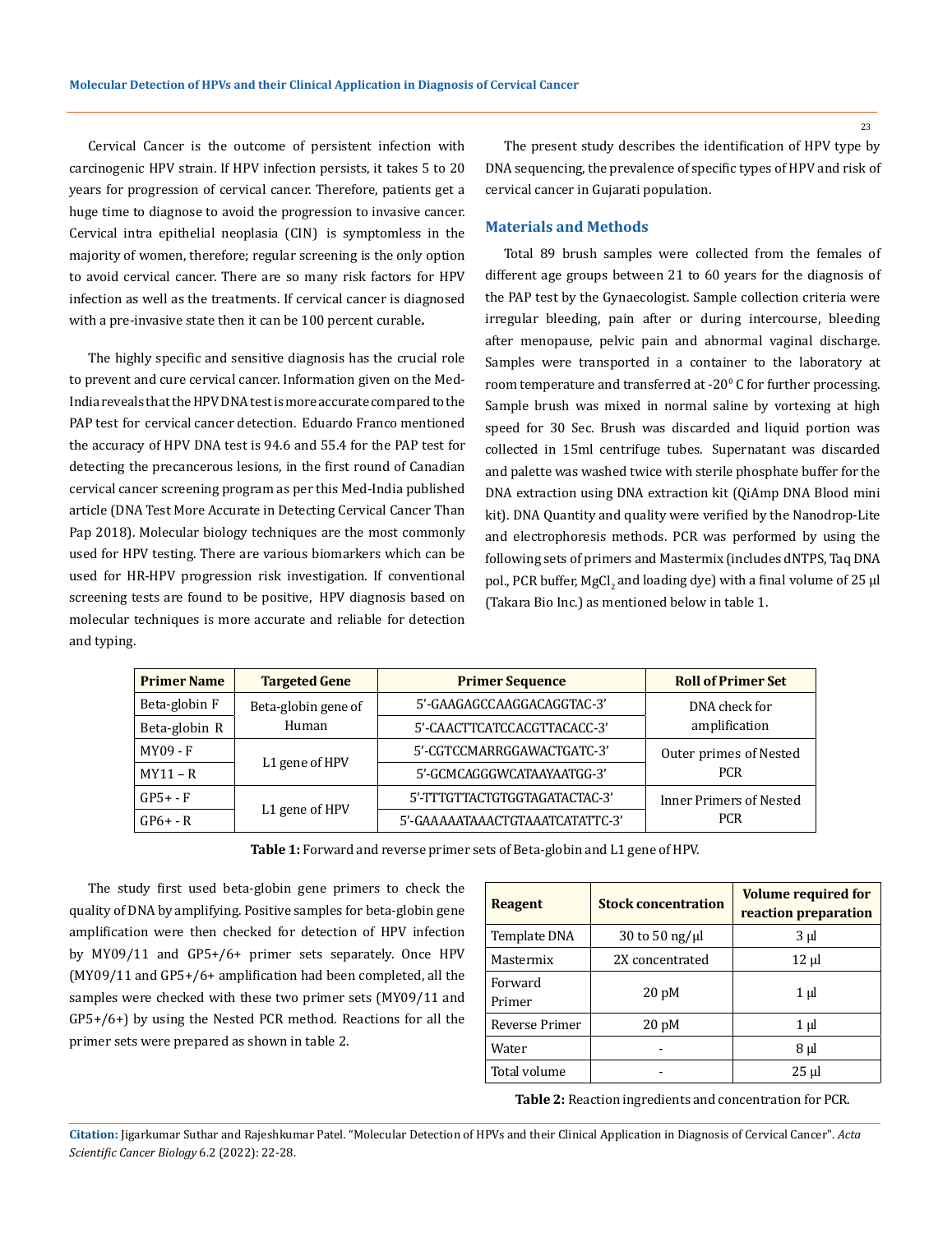Thermal cycler details for one set of primers targeting Betaglobin and two sets of primers targeting the L1 gene (GP5+/6+

and MY09/11) of HPV genome are given in table 3, 4, 5 and 6 respectively.

| <b>For Primer set - Beta-globin</b> |                     |                |                |                        |  |  |
|-------------------------------------|---------------------|----------------|----------------|------------------------|--|--|
| Stage 1                             | Stage 2<br>Stage 3  |                |                |                        |  |  |
| Initial Denaturation                | Denaturation        | Annealing      | Extension      | <b>Final Extension</b> |  |  |
| $72^{\circ}C$                       | $72^{\circ}$ C      | $72^{\circ}$ C | $72^{\circ}$ C | $72^{\circ}$ C         |  |  |
| $10$ min.                           | 45 sec.             | 45 sec.        | 45 sec.        | 5 min                  |  |  |
| 1 Cycle                             | 35 Cycle<br>1 Cycle |                |                |                        |  |  |
| Product Size - 268bp                |                     |                |                |                        |  |  |

**Table 3:** Thermal cycler condition for Beta-globin PCR.

| For Primer set - MY09/11 |                |                |                |                        |  |
|--------------------------|----------------|----------------|----------------|------------------------|--|
| Stage 1                  |                | Stage 3        |                |                        |  |
| Initial Denaturation     | Denaturation   | Annealing      | Extension      | <b>Final Extension</b> |  |
| $95^{\circ}$ C           | $95^{\circ}$ C | $55^{\circ}$ C | $72^{\circ}$ C | $72^{\circ}$ C         |  |
| $10$ min.                | 45 sec.        | 1 Min.         | 45 sec.        | 5 min                  |  |
| 1 Cycle                  | 40 Cycle       |                |                | 1 Cycle                |  |
| Product Size - 450bp     |                |                |                |                        |  |

**Table 4**: Thermal cycler condition for primer set of MY09/11 for L1 gene of HPV.

| For Primer set - GP5+/6+ |                |                |                |                        |  |
|--------------------------|----------------|----------------|----------------|------------------------|--|
| Stage 1                  |                | Stage 3        |                |                        |  |
| Initial Denaturation     | Denaturation   | Annealing      | Extension      | <b>Final Extension</b> |  |
| $95^{\circ}$ C           | $95^{\circ}$ C | $50^{\circ}$ C | $72^{\circ}$ C | $72^{\circ}$ C         |  |
| $10 \text{ min.}$        | 45 sec.        | 30 sec.        | 30 sec.        | 5 min                  |  |
| 1 Cycle                  | 40 Cycle       |                |                | 1 Cycle                |  |
| Product Size - 146bp     |                |                |                |                        |  |

**Table 5:** Thermal cycler condition for primer set of GP5+/6+for L1 gene of HPV.

| Nested PCR - Primer set - MY09/11 and GP5+/6+              |                    |                |                |                 |  |
|------------------------------------------------------------|--------------------|----------------|----------------|-----------------|--|
| 1 <sup>st</sup> Step amplification with Primer set MY09/11 |                    |                |                |                 |  |
| Stage 1                                                    | Stage 2<br>Stage 3 |                |                |                 |  |
| Initial Denaturation                                       | Denaturation       | Annealing      | Extension      | Final Extension |  |
| $95^{\circ}$ C                                             | $95^{\circ}$ C     | $55^{\circ}$ C | $72^{\circ}$ C | $72^{\circ}$ C  |  |
| $10 \text{ min}$ .                                         | 45 sec.            | 30 sec.        | 30 sec.        | $5 \text{ min}$ |  |
| 1 Cycle                                                    | 20 Cycle           |                |                | 1 Cycle         |  |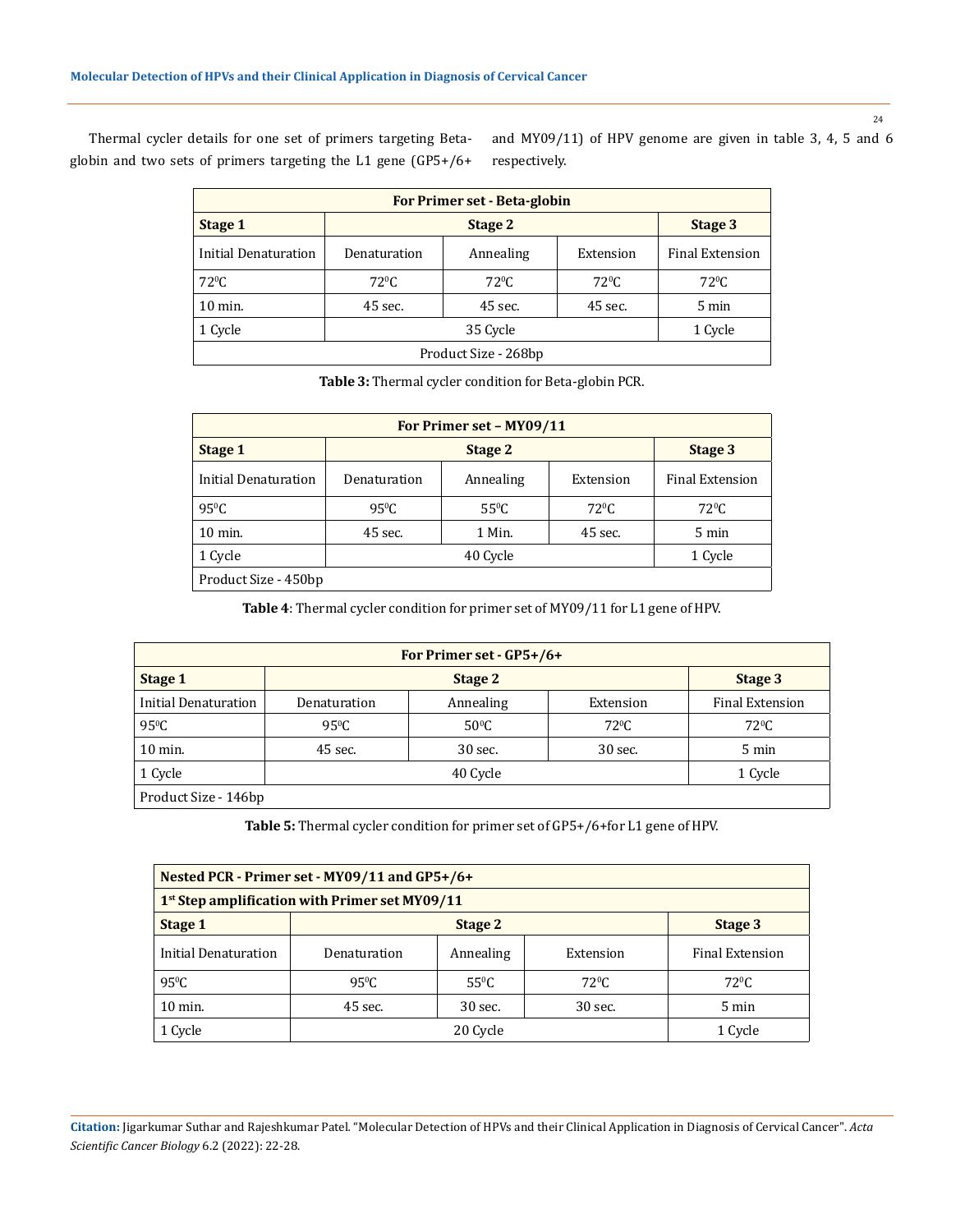| 2 <sup>nd</sup> Step amplification with Primer set GP5+/6+ |                |                |                |                        |  |
|------------------------------------------------------------|----------------|----------------|----------------|------------------------|--|
| Stage 1                                                    |                | Stage 3        |                |                        |  |
| Initial Denaturation                                       | Denaturation   | Annealing      | Extension      | <b>Final Extension</b> |  |
| $95^{\circ}$ C                                             | $95^{\circ}$ C | $58^{\circ}$ C | $72^{\circ}$ C | $72^{\circ}$ C         |  |
| $10$ min.                                                  | 45 sec.        | 30 sec.        | $30$ sec.      | $5 \text{ min}$        |  |
| 1 Cycle                                                    | 30 Cycle       |                |                | 1 Cycle                |  |
| Product Size - 146bp                                       |                |                |                |                        |  |



All PCR products and their size were verified on 3% of Agarose gel which were purified for sequencing using a qiaquick PCR purification kit from Qiagen. Purified PCR products were sent for the Sanger sequencing (Applied Biosystem) with GP5+/6+ primer set. Sequencing results were received in the form of a FASTA file. Further, these results are analysed on NCBI. For genotyping of positive samples Chromas software (version 2.6.4 - 2017) was used. However, another tool MSA (Multiple sequence alignment viewer 1.9.1) of NCBI was used to find out new SNPs in sequence.

#### **Results**

Out of 89 samples 7 samples were not suitable as they did not yield any information for the PAP smear test. Out of 82 samples, 42 (51.21%) found normal, 32 (39.024%) found mild inflamed, 3 (3.65%) moderate inflamed, 5 (6.097%) samples were found with mild dysplasia in PAP test results. PAP test results are shown in figure 1.



**Figure 1:** Distribution of PAP test results based on various age groups.

However, all 89 samples were passed through the DNA extraction method and DNA quantification. Quality and quantity of DNA were good for amplification of HPV genes except for a few samples.

Hence, in the circumstances, these samples were first checked by PCR of Beta-globin. The amplicons of Beta-globin revealed positive results in all the samples extracted. By confirming enough quality and quantity, all samples are then amplified for MY09/11 and GP5+/6+ primer sets. Out of 89 samples five samples detected positive for both the primer set figure 2 (A and B) and 3, which was confirmed by nested PCR.



**Figure 2:** (A&B) PCR results of positive sample with MY09\_11 Primer set (Lane # 1, 4, 5, 6 and 7). Lane # 2 and 3 are DNA ladder of 100 bp.

**Citation:** Jigarkumar Suthar and Rajeshkumar Patel*.* "Molecular Detection of HPVs and their Clinical Application in Diagnosis of Cervical Cancer". *Acta Scientific Cancer Biology* 6.2 (2022): 22-28.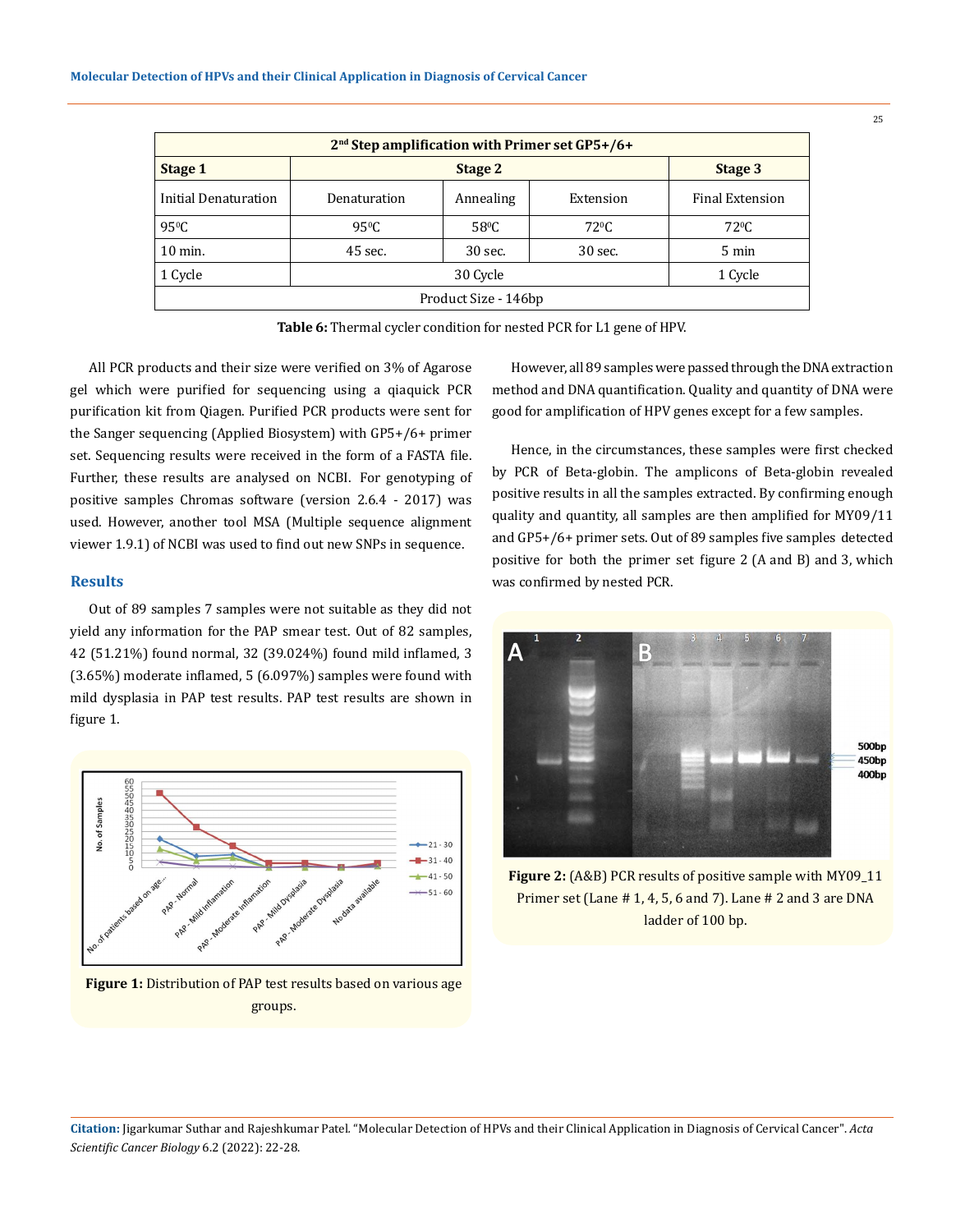

**Figure 3:** PCR results of positive sample with GP5+\_6+ primers set (Lane # 2, 3, 5, 6 and 7). Lane # 4 is a DNA ladder of 50 bp.

Precisely, out of 89 samples, 5 samples show the positive results of HPV infection by both primer sets separately for which simple PCR and nested PCR methods were performed. The results reveal that the specificity and sensitivity are equal for the primer sets (MY09/11 and GP5+/6+) and PCR methods (conventional PCR and Nested PCR) used in the study. As per the results noted in this study, the overall prevalence of HPV is 5.617% in Gujarat. HPV DNA positive samples were further processed by the Sanger sequencing to confirm the genotype of infectious HPV. Sequences were aligned with reference sequences available on the NCBI database by using the BLAST tool. Out of five positive samples, two samples confirmed for HPV-16, and remaining three were confirmed for HPV - 51, HPV - 66 and HPV - 90.

#### **Discussion**

HPV type-16, 51, 66 are high risk types whereas, type 90 is unclassified and low risk. Studies during 2013 indicated a prevalence of HPV 90 and its association with cancer in the North-American population. As per their findings HPV 90 is less studied and underestimated for its oncogenic potential. Because of its less prevalence and unknown carcinogenic potential in early studies, it is left unattended and without follow-up. Now Quiroga-Garza reported the increased prevalence of HPV 90 in their studies. Their findings show an association of HPV 90 with low-grade squamous intraepithelial lesions (LSIL). The present study also reported one HPV 90 genotype out of five positive samples that supports the data of Quiroga-Garza. Present study has not reported any HPV type-18 which is also a highly prevalent high risk type of HPV after

type-16. The finding of the present study is supported by Patel., *et al*. as they also concluded the lesser prevalence of HPV 18 in the Gujarati population.

The present study reveals prevalence of HPV (5.617%) in a small sample size is also more or less equal to the observations by Schiffman and Kjaer where they reported 6.3% prevalence of HPV in Mumbai, 4.8% in Trivandrum, and 7.8% and 5.2% in two cities in West Bengal respectively. However, Sowjanya., *et al.* and Sankaranarayanan., *et al.* observed higher percentages of HPV (10.4% and 10.3%) respectively. This variation may be the result of a large sample size and restriction for enrolment of females over 30 years in their studies. Sometimes cervical infection of HPV can also be transferred by oral sex from their male partner having an oral HPV infection.

The present study used Nested PCR that can improve the sensitivity and specificity of conventional PCR methods. Similar to our studies Tawe., *et al.* used the double nested PCR for the diagnosis of HPV from very low quantity DNA extracted from Formalin-fixed, Paraffin-embedded (FFPE) specimens by using SB01/02 primer set as outer primers followed by MY09/11 and GP5+/6+ as an inner and inner most primer sets respectively. Thus, they used a double nested PCR method which was found to be good for very low quality of DNA and high rate of detection of HPV. However, our present studies do not show different sensitivity and specificity between conventional and nested PCR as DNA was extracted from sufficient and fresh samples.

Naucler., *et al.* stated that the most feasible screening method should be cervical cytology and molecular diagnosis of HPV types. Authors are of the opinion that early detection of high risk HPV types may prevent cervical cancer in the population as PCR and sequencing methods are cost effective and rapid. More studies are also needed with large sample sizes to evaluate the significance of HPV types in regards to cervical cancer.

#### **Conclusion**

The present study describes the molecular characterization and the prevalence of high risk HPV type-16, 51 and 66, which are associated with cervical cancer in Gujarati Indian population. Whereas, it is recommended to reclassify HPV type-90 based on more research. Authors are of the opinion that early detection of

**Citation:** Jigarkumar Suthar and Rajeshkumar Patel*.* "Molecular Detection of HPVs and their Clinical Application in Diagnosis of Cervical Cancer". *Acta Scientific Cancer Biology* 6.2 (2022): 22-28.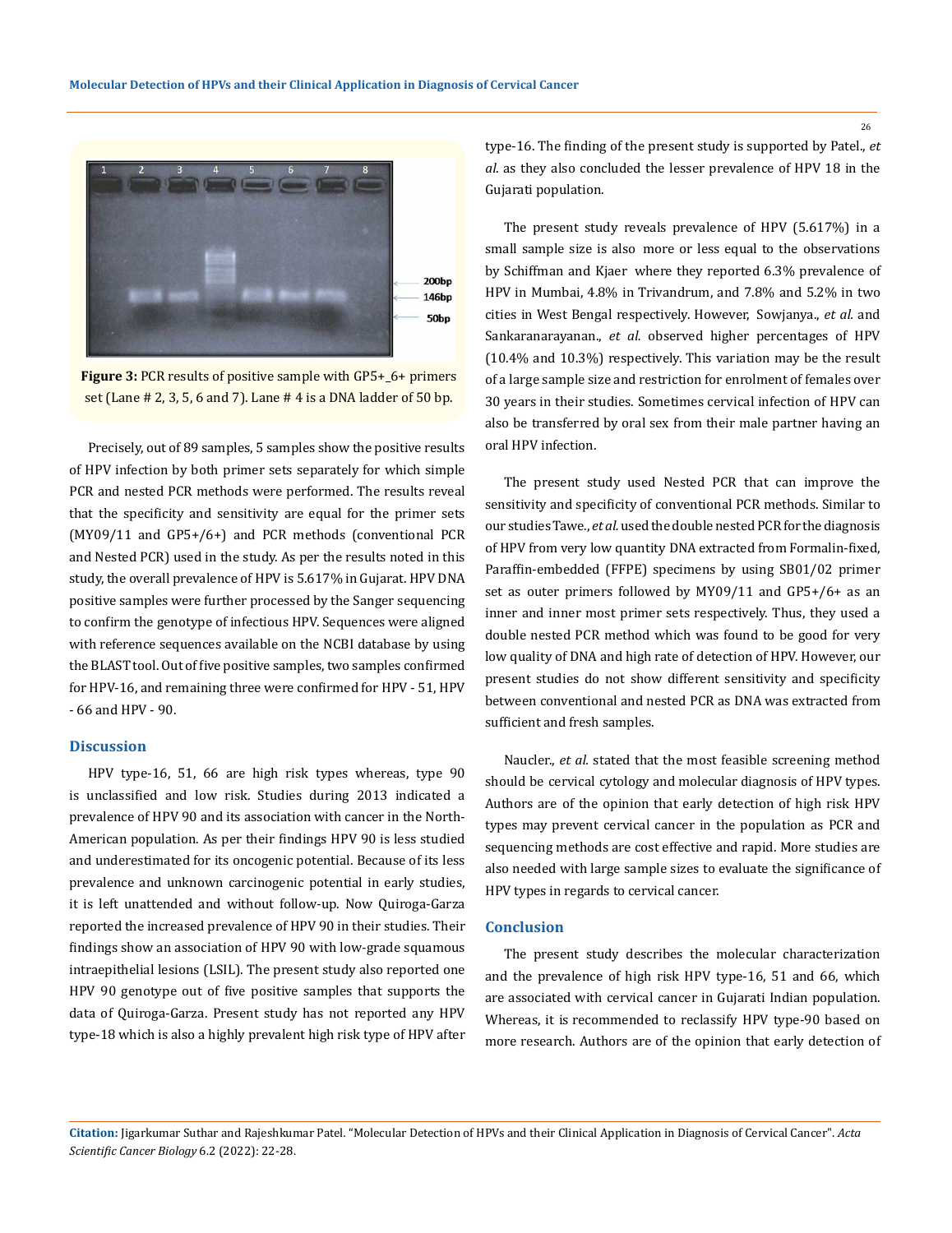high risk HPV types may prevent cervical cancer in the population as PCR and sequencing methods are cost effective and rapid. More studies are also needed with large sample size to validate the significance of HPV types in regards to cervical cancer  $[1-19]$ .

## **Acknowledgements**

Authors are thankful to the Department of Biotechnology, Hemchandracharya North Gujarat University, Patan, Gujarat, Genetic Group of Gujarat diagnostic Centre, and Dr. Vikram Bhojak, Gynaecologist at Dayasagar Hospital for extending their help to complete the studies.

#### **Conflicts of Interest**

The authors have no conflicts of interest relevant to this article.

## **Bibliography**

- 1. Bruni L., *et al*[. "Human Papillomavirus and Related Diseases in](https://hpvcentre.net/statistics/reports/IND.pdf)  [India: Summary Report 27 July 2017". ICO/IARC Information](https://hpvcentre.net/statistics/reports/IND.pdf)  [Centre on HPV and Cancer \(HPV Information Centre\) \(2017\):](https://hpvcentre.net/statistics/reports/IND.pdf)  [02-71.](https://hpvcentre.net/statistics/reports/IND.pdf)
- 2. Desai K. "Ninety percent of Ahmedabad women are unaware of cervical cancer: Survey". DNA India newspaper of September 21, (2010).
- 3. Gargano J., *et al*[. "Human Papillomavirus". In: Manual for the](https://www.cdc.gov/vaccines/pubs/surv-manual/chpt05-hpv.html)  [Surveillance of Vaccine-Preventable Diseases. Centres for](https://www.cdc.gov/vaccines/pubs/surv-manual/chpt05-hpv.html)  [disease control and prevention \(2017\): 1-15.](https://www.cdc.gov/vaccines/pubs/surv-manual/chpt05-hpv.html)
- 4. Davies P., *et al*[. "A report on the current status of European](https://onlinelibrary.wiley.com/doi/full/10.1002/ijc.21611)  [research on the use of human papillomavirus testing for](https://onlinelibrary.wiley.com/doi/full/10.1002/ijc.21611)  [primary cervical cancer screening".](https://onlinelibrary.wiley.com/doi/full/10.1002/ijc.21611) *International Journal of Cancer* [118 \(2006\): 791-796.](https://onlinelibrary.wiley.com/doi/full/10.1002/ijc.21611)
- 5. Mehta A., *et al*[. "Study of high risk cases for early detection of](https://www.ijcm.org.in/article.asp?issn=0970-0218;year=2018;volume=43;issue=2;spage=%2086;epage=89;aulast=Arun)  [cervical cancer by PAPs smear and visual inspection by lugol's](https://www.ijcm.org.in/article.asp?issn=0970-0218;year=2018;volume=43;issue=2;spage=%2086;epage=89;aulast=Arun)  iodine method". *[NHL Journal of Medical Science](https://www.ijcm.org.in/article.asp?issn=0970-0218;year=2018;volume=43;issue=2;spage=%2086;epage=89;aulast=Arun)* 2 (2013): 65- [68.](https://www.ijcm.org.in/article.asp?issn=0970-0218;year=2018;volume=43;issue=2;spage=%2086;epage=89;aulast=Arun)
- 6. Sankaranarayanan R., *et al*[. "HPV Screening for Cervical Cancer](https://pubmed.ncbi.nlm.nih.gov/19339719/)  in Rural India". *[The New England Journal of Medicine](https://pubmed.ncbi.nlm.nih.gov/19339719/)* 360 [\(2009\): 1385-1394.](https://pubmed.ncbi.nlm.nih.gov/19339719/)
- 7. Abreu ALP., *et al*[. "A review of methods for detect human](https://www.ncbi.nlm.nih.gov/pmc/articles/PMC3507852/)  [Papillomavirus infection".](https://www.ncbi.nlm.nih.gov/pmc/articles/PMC3507852/) *Virology Journal* 9 (2012): 262.
- 8. [Shen-Gunther J and Yu X. "HPV molecular assays: defining](https://www.ncbi.nlm.nih.gov/pmc/articles/PMC3507852/)  [analytical and clinical performance characteristics for cervical](https://www.ncbi.nlm.nih.gov/pmc/articles/PMC3507852/)  cytology specimens". *[Gynecologic Oncology](https://www.ncbi.nlm.nih.gov/pmc/articles/PMC3507852/)* 123.2 (2011): 263- [271.](https://www.ncbi.nlm.nih.gov/pmc/articles/PMC3507852/)
- 9. Jacobs MV., *et al*[. "A General Primer GP5+/GP6+ Mediated](https://pubmed.ncbi.nlm.nih.gov/9041439/)  [PCR-Enzyme Immunoassay Method for Rapid Detection of 14](https://pubmed.ncbi.nlm.nih.gov/9041439/)  [High-Risk and 6 Low-Risk Human Papillomavirus Genotypes](https://pubmed.ncbi.nlm.nih.gov/9041439/)  in Cervical Scrapings". *[Journal of Clinical Microbiology](https://pubmed.ncbi.nlm.nih.gov/9041439/)* 35.3 [\(1997\): 791-795.](https://pubmed.ncbi.nlm.nih.gov/9041439/)
- 10. Annunziata C., *et al*[. "Prevalence of unclassified HPV genotypes](https://infectagentscancer.biomedcentral.com/articles/10.1186/s13027-018-0199-0)  [among women with abnormal cytology".](https://infectagentscancer.biomedcentral.com/articles/10.1186/s13027-018-0199-0) *Infectious Agents and Cancer* [13 \(2018\): 1-8.](https://infectagentscancer.biomedcentral.com/articles/10.1186/s13027-018-0199-0)
- 11. Schmitt M., *et al*[. "Prevalence and viral load of 51 genital human](https://pubmed.ncbi.nlm.nih.gov/23034864/)  [papillomavirus types and three subtypes".](https://pubmed.ncbi.nlm.nih.gov/23034864/) *International Journal of Cancer* [132 \(2013\): 2395-2403.](https://pubmed.ncbi.nlm.nih.gov/23034864/)
- 12. Quiroga-Garza G., *et al*[. "Unexpected high prevalence of HPV 90](https://pubmed.ncbi.nlm.nih.gov/23425019/)  [infection in an underserved population".](https://pubmed.ncbi.nlm.nih.gov/23425019/) *Archives of Pathology [and Laboratory Medicine](https://pubmed.ncbi.nlm.nih.gov/23425019/)* 137 (2013): 1569-1573.
- 13. Patel KR., *et al*[. "Prevalence of high-risk human papillomavirus](https://www.ijcmr.com/uploads/7/7/4/6/77464738/ijcmr_1268_mar_11.pdf)  [type 16 and 18 in oral and cervical cancers in population from](https://www.ijcmr.com/uploads/7/7/4/6/77464738/ijcmr_1268_mar_11.pdf)  Gujarat, West India". *[Journal of Oral Pathology and Medicine](https://www.ijcmr.com/uploads/7/7/4/6/77464738/ijcmr_1268_mar_11.pdf)* 43 [\(2014\): 293-297.](https://www.ijcmr.com/uploads/7/7/4/6/77464738/ijcmr_1268_mar_11.pdf)
- 14. [Schiffman M and Kjaer SK. "Chapter 2: Natural history of](https://pubmed.ncbi.nlm.nih.gov/12807940/)  [anogenital human papillomavirus infection and neoplasia".](https://pubmed.ncbi.nlm.nih.gov/12807940/)  *[Journal of National Cancer Institute - Monographs](https://pubmed.ncbi.nlm.nih.gov/12807940/)* 31 (2003): [14-19.](https://pubmed.ncbi.nlm.nih.gov/12807940/)
- 15. Sowjanya AP., *et al*[. "Prevalence and distribution of high-risk](https://pubmed.ncbi.nlm.nih.gov/16371167/)  [human papilloma virus \(HPV\) types in invasive squamous](https://pubmed.ncbi.nlm.nih.gov/16371167/)  [cell carcinoma of the cervix and in normal women in Andhra](https://pubmed.ncbi.nlm.nih.gov/16371167/)  Pradesh, India". *[BMC Infectious Diseases](https://pubmed.ncbi.nlm.nih.gov/16371167/)* 5 (2005): 116.
- 16. Sankaranarayanan R., *et al*[. "A cluster randomised controlled](https://pubmed.ncbi.nlm.nih.gov/15818610/)  [trial of visual, cytology and human papillomavirus screening](https://pubmed.ncbi.nlm.nih.gov/15818610/)  [for cancer of the cervix in rural India".](https://pubmed.ncbi.nlm.nih.gov/15818610/) *International Journal of Cancer* [116 \(2005\): 617-623.](https://pubmed.ncbi.nlm.nih.gov/15818610/)
- 17. Cossellu G., *et al*[. "Prevalence and concordance of oral and](https://pubmed.ncbi.nlm.nih.gov/30335788/)  [genital HPV in women positive for cervical HPV infection and](https://pubmed.ncbi.nlm.nih.gov/30335788/)  [in their sexual stable partners: An Italian screening study".](https://pubmed.ncbi.nlm.nih.gov/30335788/)  *PLoS one* [13 \(2018\): 1-13.](https://pubmed.ncbi.nlm.nih.gov/30335788/)
- 18. Tawe L., *et al*[. "Molecular detection of human papillomavirus](https://www.sciencedirect.com/science/article/pii/S2215016118300852)  [\(HPV\) in highly fragmented DNA from cervical cancer biopsies](https://www.sciencedirect.com/science/article/pii/S2215016118300852)  using double-nested PCR". *[Methods X - Elsevier B.V](https://www.sciencedirect.com/science/article/pii/S2215016118300852)* 5 (2018): [569-578.](https://www.sciencedirect.com/science/article/pii/S2215016118300852)
- 19. Naucler P., *et al*[. "Efficacy of HPV DNA testing with cytology](https://pubmed.ncbi.nlm.nih.gov/19141778/)  [triage and/or repeat HPV DNA testing in primary cervical](https://pubmed.ncbi.nlm.nih.gov/19141778/)  cancer screening". *[Journal of the National Cancer Institute](https://pubmed.ncbi.nlm.nih.gov/19141778/)* 101 [\(2009\): 88-99.](https://pubmed.ncbi.nlm.nih.gov/19141778/)

**Citation:** Jigarkumar Suthar and Rajeshkumar Patel*.* "Molecular Detection of HPVs and their Clinical Application in Diagnosis of Cervical Cancer". *Acta Scientific Cancer Biology* 6.2 (2022): 22-28.